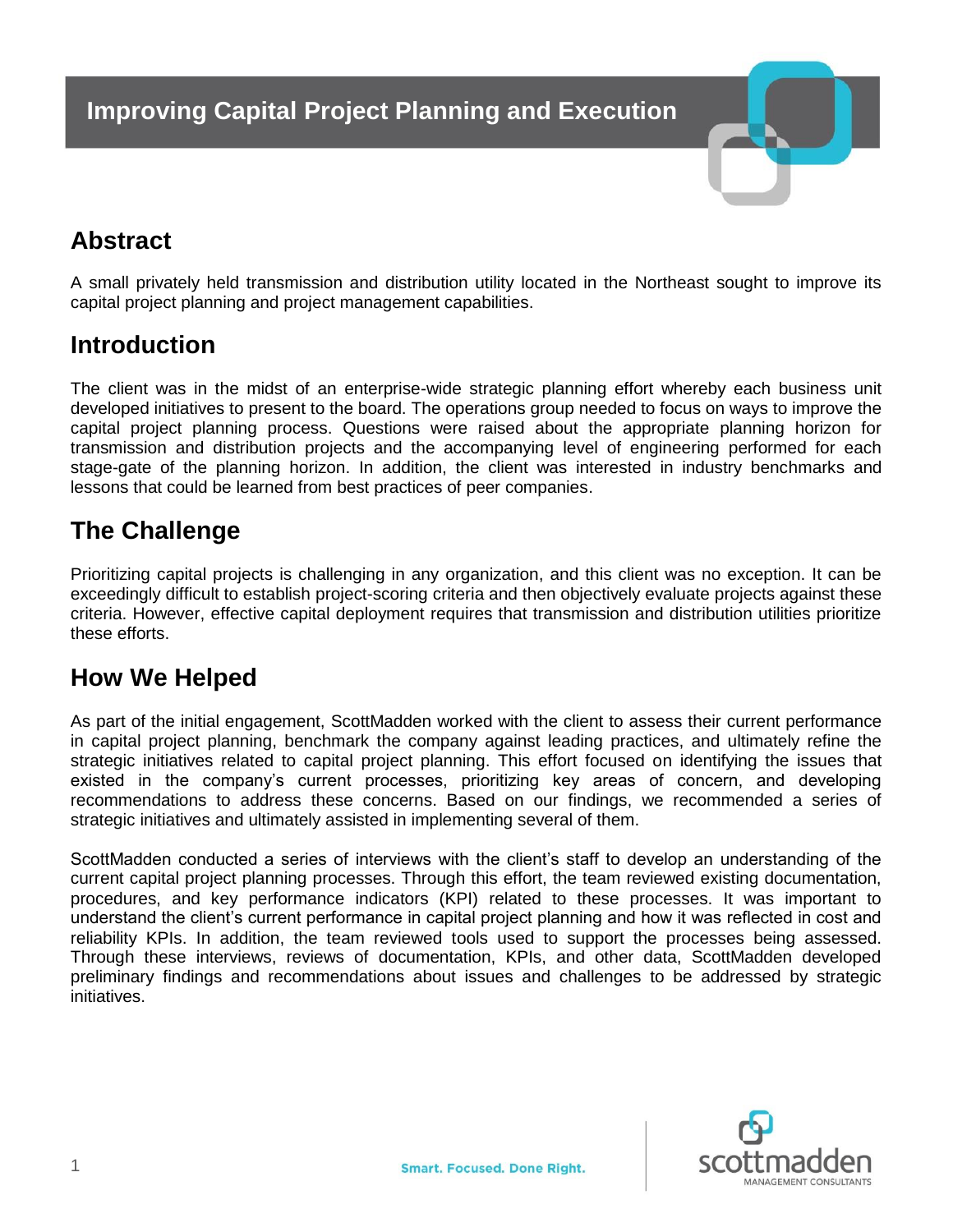#### **Leading Practices Assessment**

ScottMadden also identified areas to be explored through external benchmarking. These included:

- Capital project planning processes
- Planning horizons and level of detailed engineering required for various horizons in the plan
- Project estimating
- Organization and staffing for capital project planning
- Key performance indicators
- Tools used in support of these processes

ScottMadden conducted leading practice interviews with select organizations, which were a mix of the client's and ScottMadden's contacts. The following criteria were considered in selecting the panel of companies:

- Similar service territory demographics
- Highly regarded companies recognized for strong asset management/capital project planning processes
- Regional Transmission Organization (RTO) participant
- Ownership structure
- Transmission and distribution (T&D) focus

The benchmarking highlighted some important findings for the client:

- Leading practice companies bring project managers into the capital project planning process during the scoping phase of work
- Most companies provide some form of stage-gating for committing capital and resources to large projects
- Ranking and prioritizing projects within categories and balancing funding among categories are critical, though practices differ significantly across companies
- Most companies perform capital project planning in a five-year window with years one and two focused on detailed budgets
- Estimating accuracy should increase through the planning process with "for construction" estimates at +/-10%. Some companies hold their project managers accountable for 1% variances
- KPIs are critical and may include:
	- o In-service date
	- o Percentage of completion of planned projects list
	- o Budget versus actual expenses
	- o On-schedule project completion
	- o Receipt of benefits identified
- Post-project reviews are important and consistent

The participants received a blinded copy of the benchmark findings.

#### **Strategic Initiatives**

Through the findings and recommendations developed during the current state assessment and benchmarking, ScottMadden revised the client's high-level list of strategic initiatives and suggested a priority order in which they should be implemented. Upon agreement on the set of initiatives and

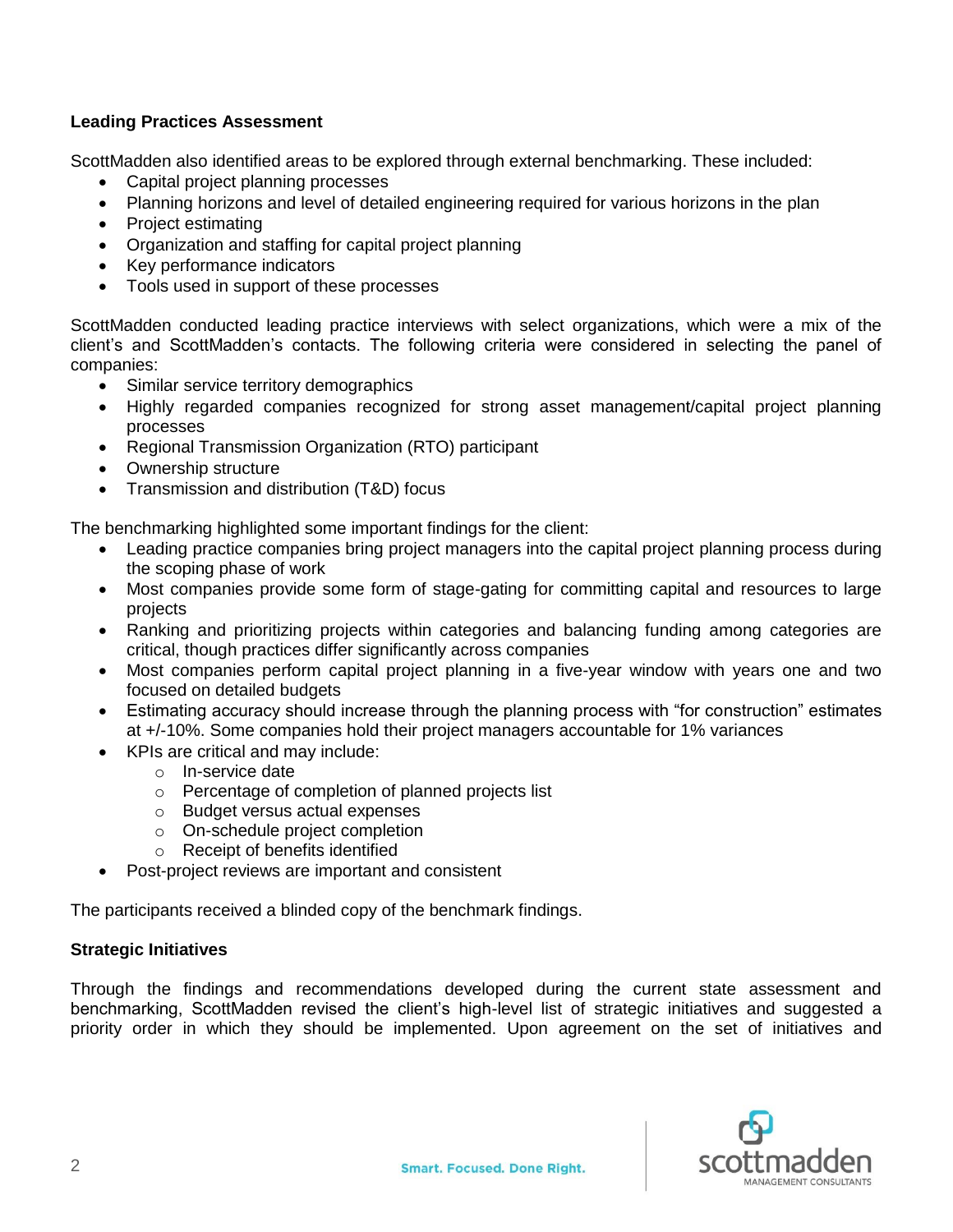prioritization with the client, ScottMadden developed implementation plans. The initiatives appear in Table 1.

#### *Table 1: Initiatives*

| <b>Recommendations</b>                                                    | <b>Key Tasks</b>                                                                                                                                                                                                                                                                                                        | <b>Benefits</b>                                                                                                                                                                   |
|---------------------------------------------------------------------------|-------------------------------------------------------------------------------------------------------------------------------------------------------------------------------------------------------------------------------------------------------------------------------------------------------------------------|-----------------------------------------------------------------------------------------------------------------------------------------------------------------------------------|
| <b>Develop project</b><br>development processes<br>for project types      | Define project types<br>Establish a "project team" concept<br>Develop evaluation and approval processes<br>Re-design business case template for routine and major projects<br>Develop capital project challenge process<br>Establish capital project categories<br>Develop capital project ranking process              | Increased project scope,<br>schedule, and estimate<br>stability<br>$\blacksquare$ Improved capital project<br>justification and supportability<br>■ Increased project "ownership" |
| Develop a project<br>2.<br>estimating process                             | $\blacksquare$ Develop comprehensive estimating templates (will drive<br>budgeting/planning detail required)<br>$\blacksquare$ Establish estimate definitions and target accuracies (aligned with<br>steps in process)<br>Develop T&D compatible units and feedback loop<br>Develop engineering design budget provision | ■ Greater estimate confidence<br>■ More timely estimate<br>preparation<br>$\blacksquare$ Facilitated funding of<br>engineering design costs for<br>identified projects            |
| <b>Establish planning vs.</b><br>3.<br>budgeting horizons                 | $\blacksquare$ Establish a rolling five-year planning horizon with agreed levels of<br>project estimates<br>Develop detailed budgets for two years, incorporating agreed levels of<br>project estimates                                                                                                                 | $\blacksquare$ Increased accuracy in short<br>term budgets<br>Formal five year plans,<br>updated annually during<br>business planning cycle                                       |
| <b>Implement enhanced</b><br>4.<br>integrated financial<br>modeling tools | Assess financial accounting, forecasting, and reporting tools and<br>implement recommendations<br>$\blacksquare$ Integrate project estimating and forecasting tools with financial<br>accounting tools                                                                                                                  | $\blacksquare$ More timely and efficient<br>project reporting<br>Improved project variance<br>determination                                                                       |
| "Reengineer" T&D project<br>5.<br>management                              | Assess project management effectiveness<br>Establish a "project team" concept<br>■ Establish a project manager certification training program<br>Develop capital project KPIs and associated project manager<br>performance measures                                                                                    | Improved cost/schedule<br>performance on capital<br>projects<br>■ Enhanced capital project<br>leadership from inception<br>through commissioning                                  |

Upon approval of the above set of recommendations, ScottMadden was asked to assist in implementing several of them. The team started by focusing on the project development process for which they developed a stage-gating process.

#### **Stage-gating**

Large capital projects cannot be accurately scoped and planned without significant engineering performed; to that end, stage-gating enables management to approve expenditures related to engineering and long lead-time items with the understanding that final approvals will be issued as project details evolve. Stagegating ties the approval of project stages to the availability and quality of data.

Graph 1 provides a high-level description of the stage-gating process, which we designed with the client team.

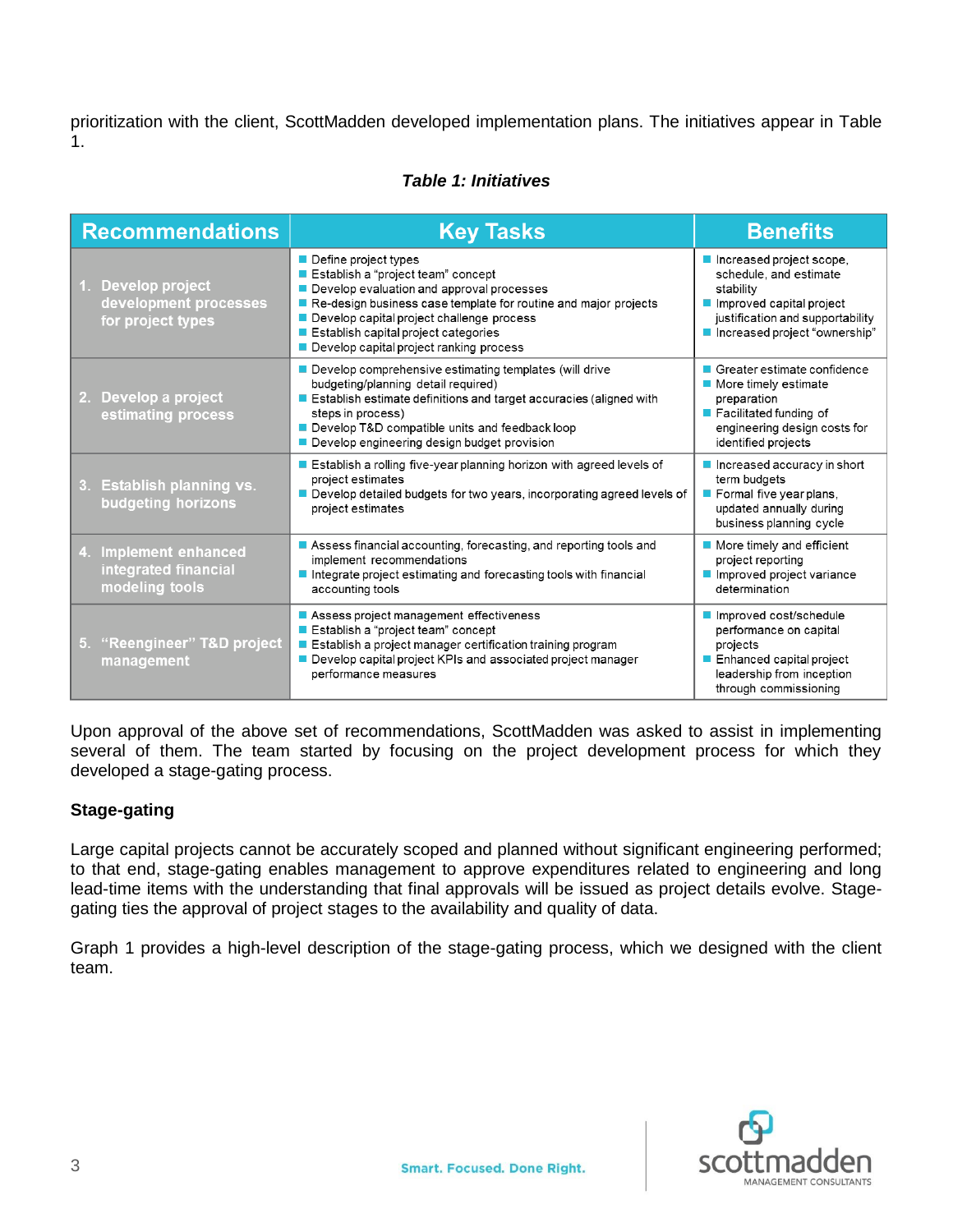

#### *Graph 1: Stage-gating Process*

#### **Project Prioritization**

As part of this series of initiatives, ScottMadden worked with the client to develop a set of objective criteria against which to score projects. The categories were agreed upon, and we subsequently worked with the client to team score a series of projects. This exercise proved extremely valuable, as the client team debated the reasons that projects should or should not receive certain scores. Though prioritizing capital expenditures is often a mix of art and science, establishing a straight-forward process allowed the client team to better understand and communicate their rationale for prioritizing these selections.

#### **Estimating**

Estimating is a key component in planning a large capital project. This client identified estimating as a challenge for the organization and requested ScottMadden's assistance in refining the process. Through extensive work with the engineering and project management staff, we were able to develop an estimating procedure and a series of templates based on a common work breakdown structure. This enabled the client team to use a common set of templates to provide estimates in support of the stage-gating process described above.

The key inputs to a good estimate are a Work Breakdown Structure (WBS), which follows the project from planning to completion, and historical information on compatible units. The WBS and compatible units are

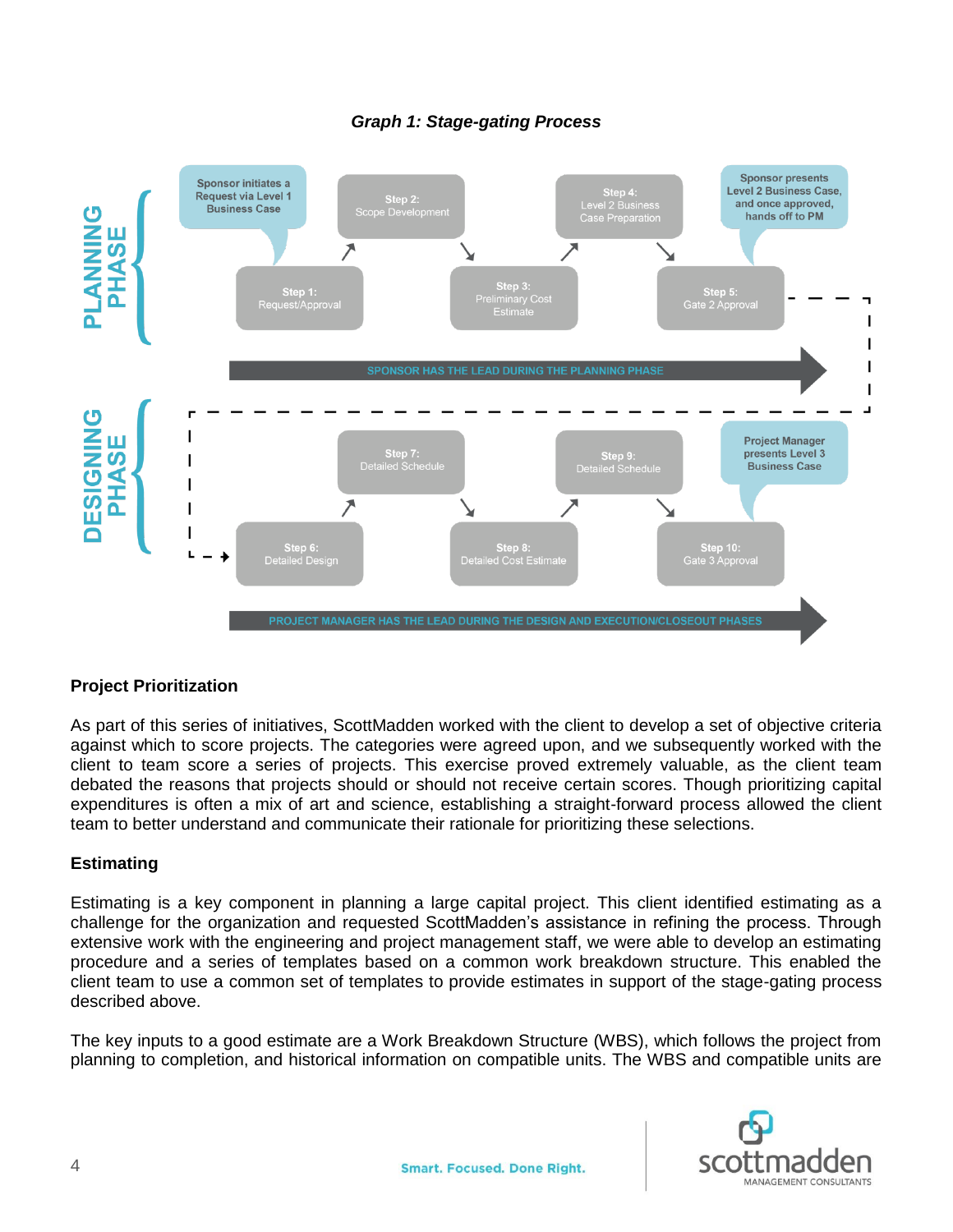used as the basis of an estimate, and they can be tailored to the estimate for various factors such as technical difficulty, economic order quantity, and schedule.

#### **Project Management**

A separate initiative focused on improving project management. In order to assist the client in this area, ScottMadden performed an objective assessment of strengths and weaknesses by comparing the client's existing practices to Project Management Institute (PMI) standards.

ScottMadden conducted interviews with the client's planning, engineering, and project management staff to understand the manner in which key processes are performed, the individuals responsible for various aspects of the work, and the use of contractors for parts of the construction management process. We reviewed project related documents and procedures, and attended project status meetings. We then compared our observations to industry practices identified by PMI and developed our findings and recommendations.

This objective assessment enabled the client to prioritize those elements of the PMI model they wished to focus on. ScottMadden then assisted in developing a project management manual, including select procedures (i.e., project scoping, risk management, change control) that are currently being implemented in the organization.

Once the appropriate solutions were agreed to by the client's management, ScottMadden established a joint team with the client to develop the tools, processes, and procedures needed. This approach ensured the tools were practical and would be easily adopted. The goal was to have a set of tools and practices to solve the challenges raised in the assessment, which would largely mirror the work done on the capital project planning process.

#### **Client Engagement**

The project involved multiple departments (operations, engineering, planning, substations, lines, finance, and accounting) due to the multi-functional nature of project work. The work described here was a collaborative effort between ScottMadden and their client. Client teams were established for each of the initiatives described, and all processes, procedures, and templates were reviewed and vetted multiple times to ensure they would be usable by all. Engaging the end-users of the processes and tools developed through these initiatives was critical to the ultimate success of the project.

### **Results**

The work described above significantly changed the manner in which this company plans and manages capital projects. Stage-gating provides increased levels of approval and control through the capital project planning process.

Our client is now able to improve estimates, gain tighter controls on capital expenditures, and develop better forward-looking plans and budgets. It also enabled the client team to agree on a methodology whereby projects are scored and prioritized based on objective criteria.